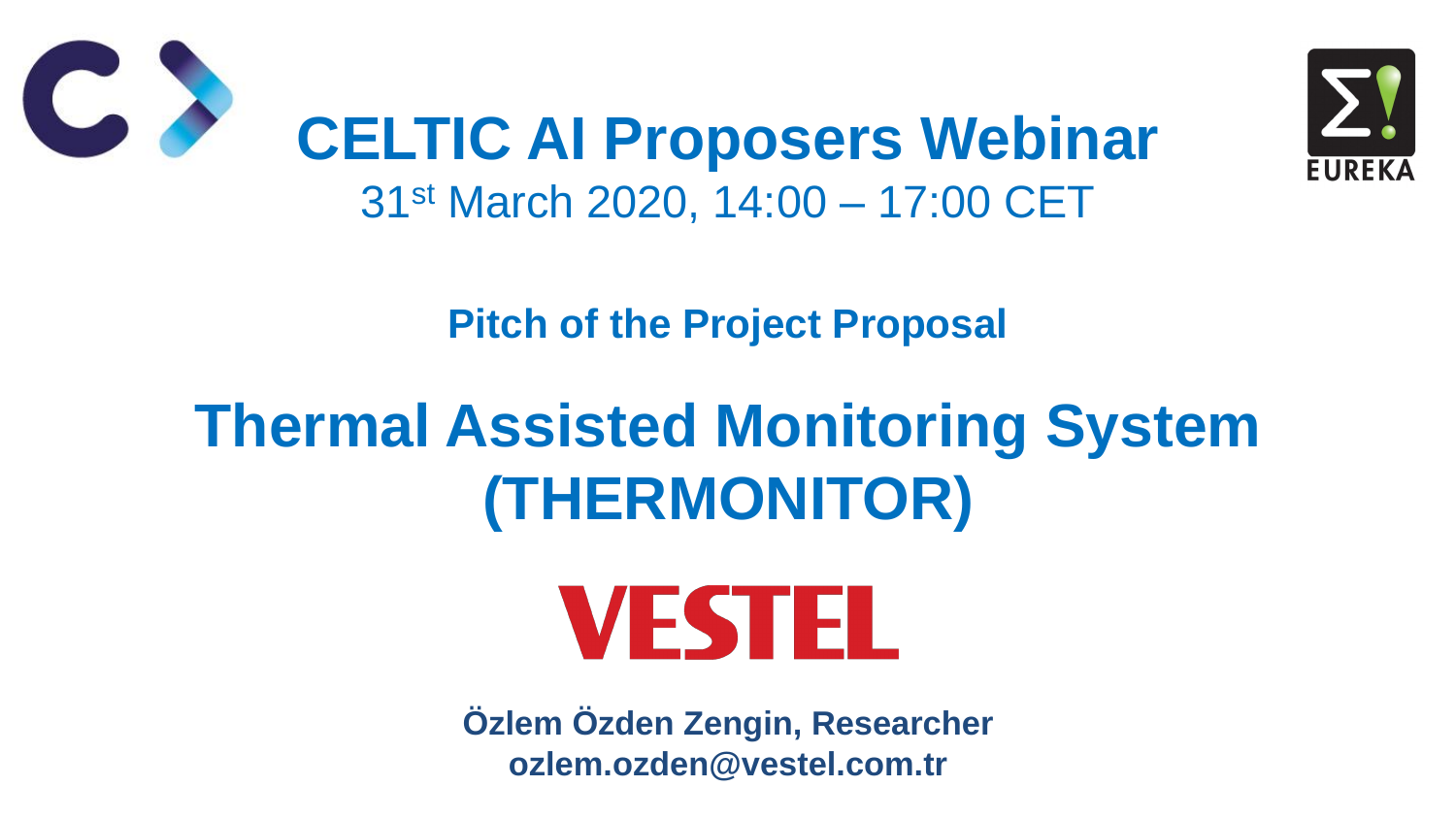## Teaser



*THERMONITOR project will interested in thermal camera assisted baby & elderly, bedsore, and sleep monitoring system. Benefits:*

• *Contactless fever measurement of a body using a thermal/micro-*

• *thermal and RGB camera recording, detecting the position and analyzing*

- *bolometer sensor,*
- *tracking body temperature as continuously and accurately,*
- *imaging data in real time,*
- *records humidity and the temperature data of the surroundings,*
- *App and Web platform via a communication protocol,*
- *warning(an alert or a notification) in unexpected situations, (AI, video/image/speech recognition and processing, data analyzing)*
- *integration of the system to existing IoT systems.*

THERMONITOR, Özlem Özden Zengin, Vestel Electronics Corp. - ozlem.ozden@vestel.com.tr

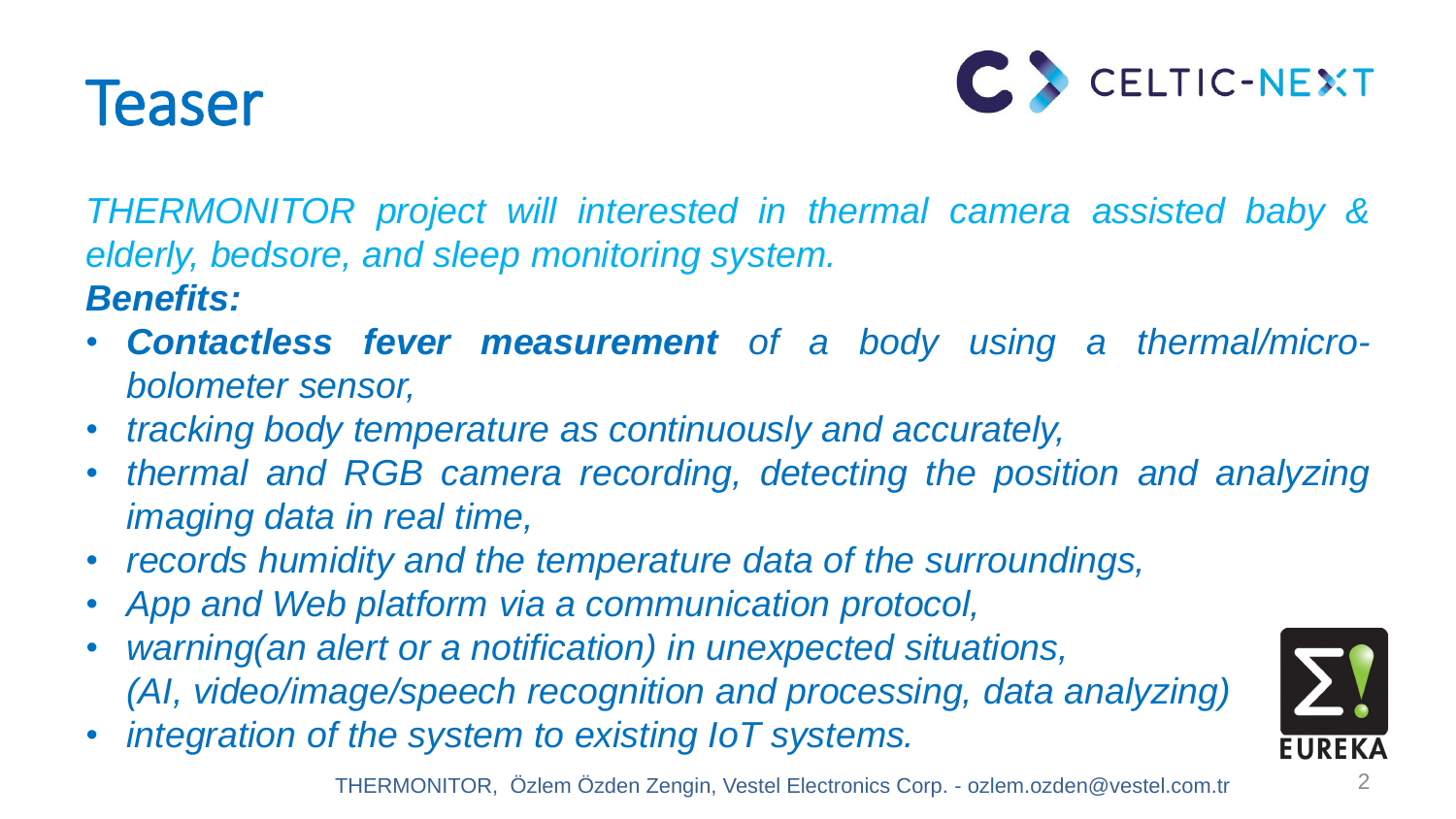## Organisation Profile



 *Global group of companies: 28 companies, of which 18 are located abroad, a consumer electronics company which includes major household appliances, digital and mobile products, small home appliances, IoT products and services, electric car charging infrastructure and automotive electronics and LED lighting products in the domestic and export market, Vestel is also one of the biggest OEM company in the world, more than 16,000 employees, over a 1.3 million m<sup>2</sup> manufacturing base in a single-site industrial area, around 1400 engineers, researchers and technical staff in R&D Department, over a hundred projects each year with an international team, funded EU and government.*

THERMONITOR, Özlem Özden Zengin, Vestel Electronics Corp. - ozlem.ozden@vestel.com.tr

# CELTIC-NEXT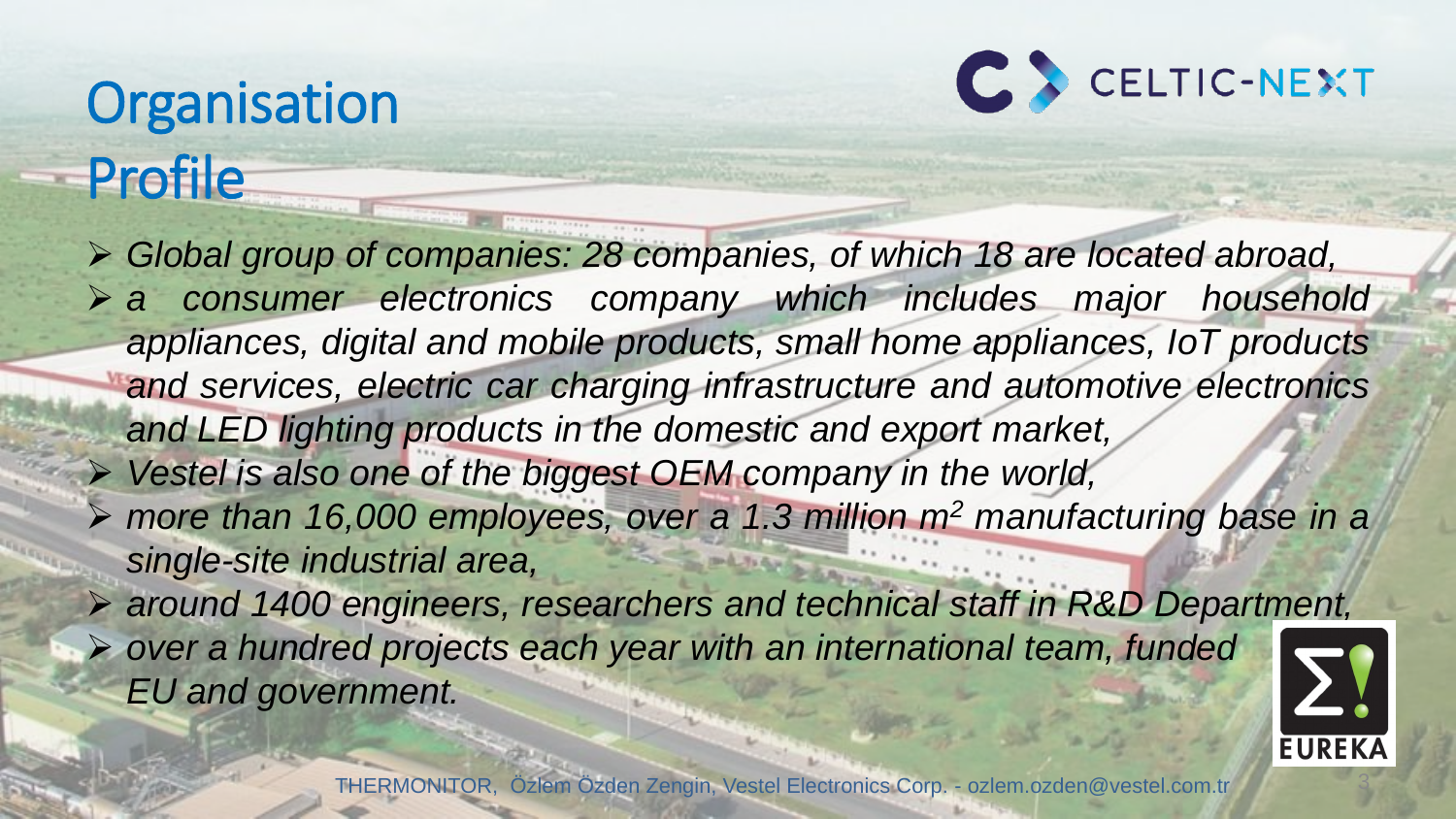## Proposal Introduction



### Monitoring System

- *RGB*
- *IR camera*
- *Thermal/microbolometer sensor*
- *Thermal Sensor Module* • *Microphone and speaker* • *Humidity sensor*

• *Smoke sensor*

### Data Acquisition Data Processing Display

- *Thermal ISP*
- 
- *+ IR Image using AI*
- *Thermal sensor, sensor*
- 



• *RGB + IR image Algorithm* • *The enhancement of RGB*  • *Analyzing data from RGB, Microphone and Humidity* 

• *Speech, face and emotion recognition for abnormal situations (panic, crowding, violence, worrying, etc.)*

- *Web and App base management*
- *Back-end development*
- *Network interface with WiFi, Bluetooth, LoRa etc.*
- *Cloud system*
- *Battery system*
- *Warning (an alert or a notification)*



THERMONITOR, Özlem Özden Zengin, Vestel Electronics Corp. - ozlem.ozden@vestel.com.tr

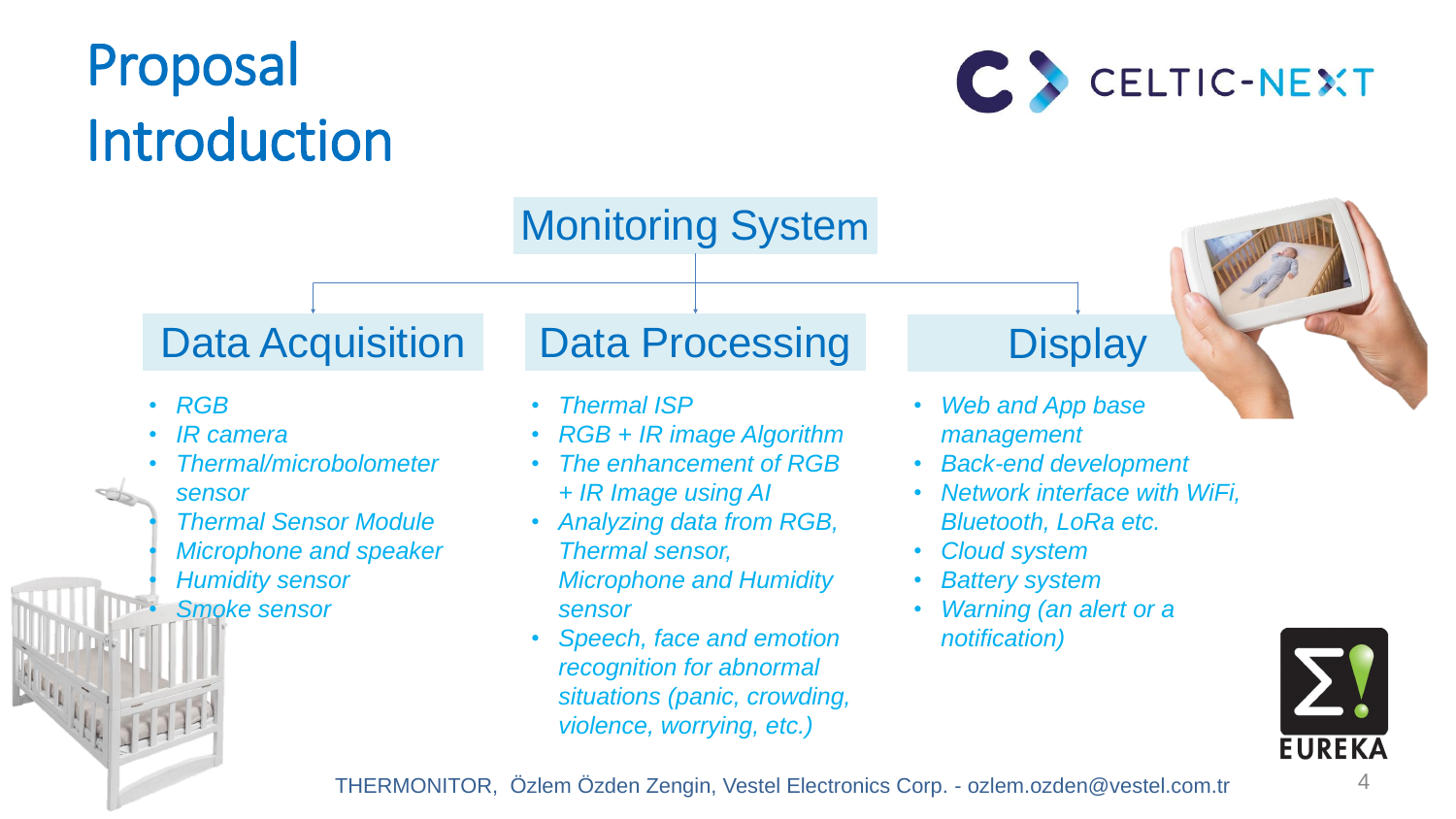## Proposal Introduction

- *This monitoring system will provide to track a person fever continuously without any contact,*
- *also allows being monitored remotely of the person (baby, patient, elder, etc.) via mobile or web application,*
- *enables it for us to take some information like a baby crying, any violence to someone, room temperature, humidity, etc.*
- *This system is also usable for tracking places such as hospital, nursing home, and rehabilitation center. Especially this monitoring and warning system is very important for situations when someone is subjected to violence.*



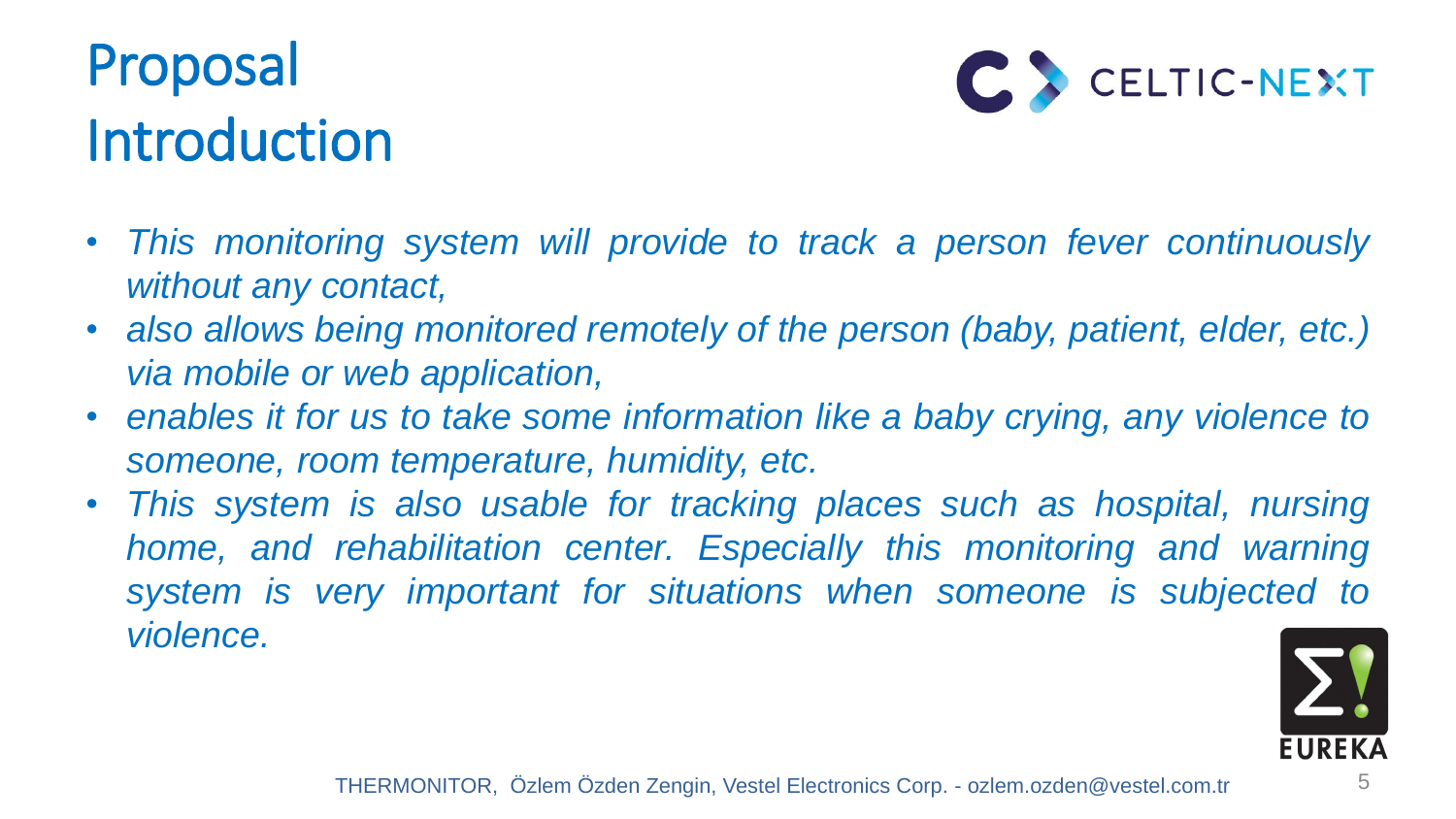## Partners



*Existing Countries: Korea and Turkey. Turkish consortium is completed. National NanoFab Center (Research Center) (Korea) TRUWIN (SME) (Korea) Empa Technology (SME) (Turkey) Sestek (SME) (Turkey)*

*We are looking for some partners that expertise:*

- *AI, big data-related universities/research institutions, SME, large*

- *enterprise,*
- *Video recognition and analysis companies,*
- *Sensor providers…*



- 
- 

THERMONITOR, Özlem Özden Zengin, Vestel Electronics Corp. - ozlem.ozden@vestel.com.tr